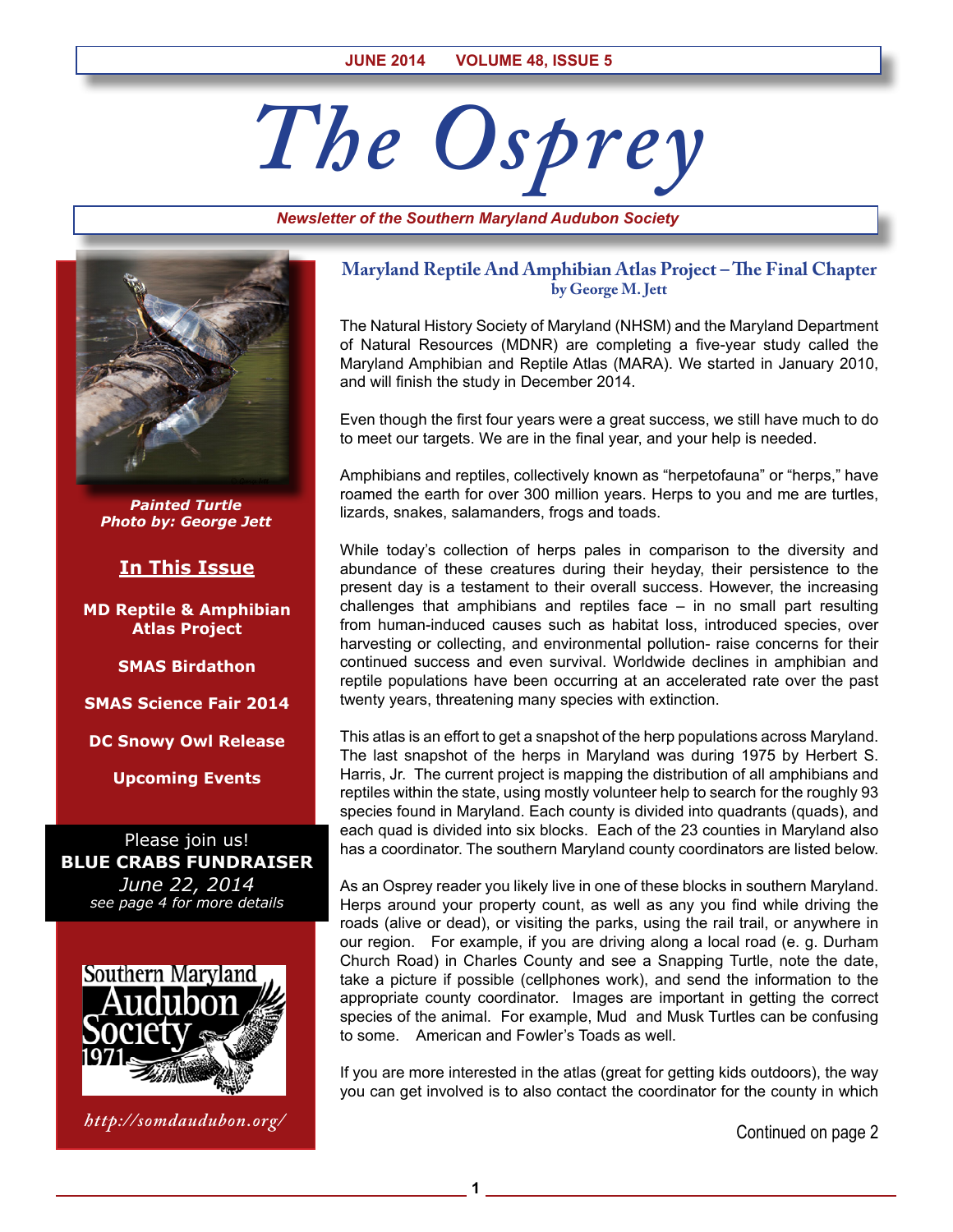you live, and volunteer to search a specific area (block). If you are an experienced herper we really want to encourage you to get involved.

Much more detail about the atlas including training manuals, data sheets, etc., can be found at:

http://www.marylandnature.org/mara.

You can also keep up on the project at Facebook at:

https://www.facebook.com/MDHerpAtlas.

The monthly newsletters are particularly useful, and fun to read.

We have a good variety of herps in southern Maryland we have 14 turtle species, 5 lizards, 18 species of snakes, 9 salamanders, and 15 species of frogs. A list of these can be viewed at the website above. Three examples that you might find around your house are attached. Painted Turtles are now out sunning on warm days, Northern Black Racers are emerging, and Spotted Salamanders have already laid their eggs.

A few words about snakes in our region. Of the 18 native snakes in southern Maryland, the only poisonous snake here is Northern Copperhead and these are hard to find in suburban areas. Most reports I get of Copperhead are misidentified young Black Racers, Hognose Snakes, or Northern Watersnakes.

Also, contrary to the local misconception, there are absolutely no documented naturally occurring Cottonmouths in Maryland. If a Cottonmouth was here it would have been introduced by someone and released. The closest native population of Cottonmouths (sometimes called water moccasins) are in south eastern Virginia, several hundred miles away. If anyone tells you they have seen a Cottonmouth or a water moccasin in Maryland they miss-identified the animal. What is normally mistaken for Cottonmouth is Northern Watersnake. Northern Watersnakes are not poisonous. They are aggressive, can give a nasty bite (not poisonous), and have white skin inside of their mouth which leads to the misidentification. There also are no rattlesnakes in Southern Maryland. The closest Timber Rattlesnakes are in northern Frederick or Baltimore Counties.

Regardless of the species, please keep a healthy distance from any snake so as not to hurt the snake. Also, please do not kill any snake. It is illegal, and snakes are very beneficial animals to the environment. A number will strike at you, bite if they make contact, and rattle their tails like rattlesnakes, but all but Copperhead are not poisonous. Black Racer and Northern Watersnake, especially when cornered, will become defensive, but if you give them a chance they will go on their way. I have encountered a number of Copperheads and are still here to write about it because I gave them space to retreat.

All herps are cold-blooded animals, and you will see

snakes basking on hot roads to warm. Frogs and toads, are on the move across roads on rainy nights, and turtles are also frequently sighted crossing roads. Please try to avoid hitting any animals while you are driving. If you see a turtle on the road, please try to take it off the road, and put it in the side of the road it was heading. Be careful of Snapping Turtles. They can give a nasty bite, but they don't hang on until sundown if they do bite.

The three local county coordinators can be contacted at their emails, and will appreciate any help you can provide:

Calvert: Andy Brown (brownaj@co.cal.md.us) Charles: George Jett (gmjett@comcast.net) St. Mary's: Kyle Rambo (kyle.rambo@navy.mil)

If you want to get involved or have questions, please contact your county coordinator.

As one who loves nature, this has proven to be an exciting and educational study. Great fun for both adults and kids.

Come join us. Thanks in advance.

George Jett - Waldorf, MD 20603 gmjett@comcast.net www.georgejett.net

# **2014 Science Fair and Expo Winners**

Congratulations to this year's SMAS award winners and many thanks to the judges for their donation of time and expertise.

**St. Mary's County Science and Engineering Fair** Judged by Michael Patterson and Nicole Patterson

Senior Award: Rupali Shah, Oiler Alert! Oiler Alert! Bioremediation with Algae, Great Mills High School Junior Award: Natalie Wolfe, Piezoelectric Shoes: A Power Plant in Motion, Spring Ridge Middle School

## **Charles County Science Fair**

Judged by Lynne Wheeler

Senior Award: Anna Radtke, Is the Port Tobacco River in Your Backyard IV? North Point High School Junior Award: Brittany Renfro, A Natural Way to Clean Dirty Water Using Natural Coagulants to Reduce Water Turbidity, Davis Middle School

#### **Calvert County Science and Engineering Expo** Judged by Sue Hamilton

Senior Award: Alison Worth, Fertilizer Impact on Algae Blooms, Northern High School Junior Award: (team project) Sarah Donaldson, Mac Howlin, Hanna Porter, Solanum lycopersicum Magnified, Northern Middle School

All winners were presented with certificates of award from SMAS. Southern Maryland junior and senior division winners received one-year memberships in the National Audubon Society.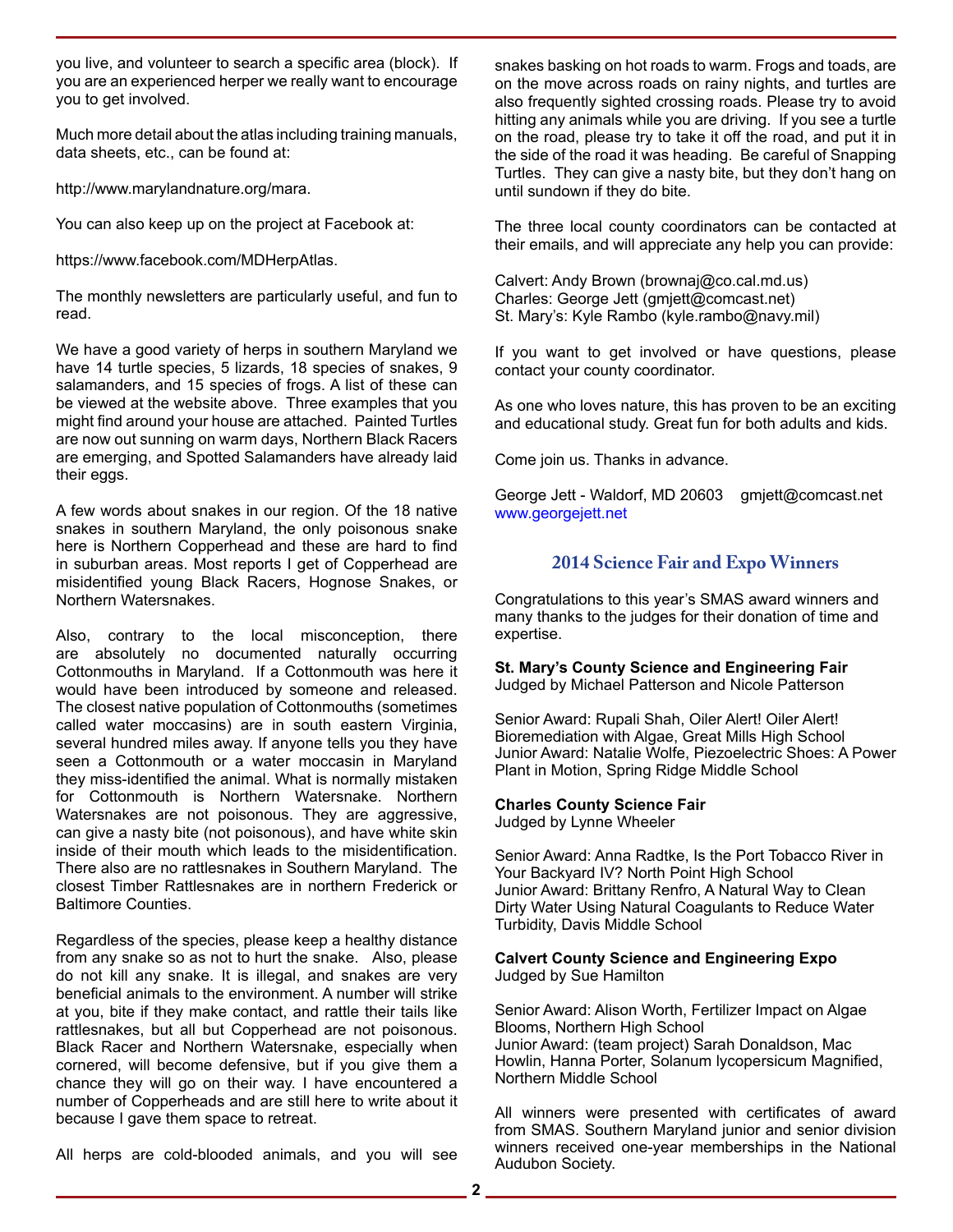# **Introducing A Divorce Rate For Birds, And Guess Which Bird Never, Ever Divorces?**

Albatrosses mate for life and are incredibly faithful to their partners. There is love. And then there's albatross love.

In his new book, "The Thing With Feathers", Noah Strycker says albatrosses have a knack for coupling. "These globe trotters, who mate for life and are incredibly faithful to their partners, just might have the most intense love affairs of any animal on our planet," he writes. Noah knows "love" is a word normally reserved for humans. Technically, what albatrosses do is "pair bond." But call it what you will, he says — "to see what real devotion is like, you need to spend some quality time with an albatross."

They are seabirds. They spend 95 percent of their time sailing through the air for thousands, sometimes hundreds of thousands of miles. They fish. They rest on the oceans' surface. They can go for years never seeing land. But they are born on dry land.

Albatrosses lay one egg at a time. The chick's parents build a nest near the place where they, in turn, had been born. Albatrosses lay one egg at a time. Once the chick's feathers grow in so it can stay warm, its parents fly off, coming back for occasional food deliveries. But typically the chick "spends a full nine months sitting alone ... in its nest, most of the time in quiet contemplation of its surroundings since it has no siblings."

It grows slowly. Then, one day, when it feels ready, it picks up, and with no instruction, it flings itself into the air and flies out to sea. It will stay out there for six years until it feels the urge to mate. Then all the albatrosses from its generation head back, one by one, to their native island — usually to a spot alongside the ocean where they land, gather and, one by one, they begin — to dance.

Noah writes, the "two birds face each other, patter their feet to stay close as they move forward and backward, each testing the other's reflexes, and point their beaks at the sky." "Then, as they simultaneously utter a chilling scream, the albatrosses each extend their wings to show off the full 12-foot span, facing off while continuing to jockey for position. They touch beaks, throw their heads back again and scream."

For a long while they will dance with several partners, but gradually — it can take years to pick the right partner — they will find a particular favorite. Together those two continue to refine their steps, until, having "spent so much time dancing with that specific bird ... that pair's sequence of moves is as unique as a lover's fingerprint." Now they are ready to mate. It has taken 15 years to decide on a partner, but having decided, albatrosses don't switch. "It will generally stick faithfully with its mate until one of them dies, which might not be for another fifty years."

This is not true of most birds. In 1996, Jeffrey Black compiled a table of bird divorce rates for his book, "Partnership in Birds". He collected data on 100 or so different species, all of which form long-term partnerships. "Slam-bang, thank-you ma'am" hookup types weren't included. Then he looked to see how often these birds break up before either one dies.

Flamingos, it turns out, are embarrassing. They break up 99 percent of the time. The divorce rate for piping plovers is 67 percent. Ducks do better than humans. Human marriages (American ones) fail at a rate of roughly 40 percent (which is about equal to Nazca Boobies). Mallard marriages are 91 percent successful.

The big shock was swans. Everybody, ornithologists included, figured swans would be at the top of the Most Faithful list. But they're not. They have a 5 percent divorce rate. So who's the champ? Do I need to say? Albatrosses are 100 percent faithful.

That's not to say that albatross dads don't occasionally have a dalliance with ladies who aren't their mates. That happens. But the original pair stays intact — which is surprising when you consider that albatross couples can last for decades. The oldest known female, Noah writes, is "named Wisdom, who, as of 2013, was still raising chicks at the age of 62."

What's more, they don't see each other that often. When at sea, couples don't hang together. It's too easy to get separated. "So even the most committed partners habitually spend months at a time alone, without knowing what their mates are up to."

They don't build nests every year. Often, they'll wait for two. But when the urge is on them, somehow they both manage to return to the nesting site at roughly the same time "almost as if the date were prearranged" and they settle in.

"There are few distractions in the life of an albatross, so the birds concentrate on things that matter most — such as one another. They often sleep with the head of one bird cozily pillowed against the breast of its mate," Noah writes.

Whatever it is that brings them together, albatrosses turn out to be among the animal kingdom's most successful couplers. Nobody knows what they've got that makes them this way.

"Different people report seeing various things deep in the inky-black eyes of an albatross," Noah writes. "Wisdom, serenity, wilderness, peace, endurance - which are well and good, but all I see — is love."

Robert Krulwich on Science NPR April 22, 2014 7:10 AM ET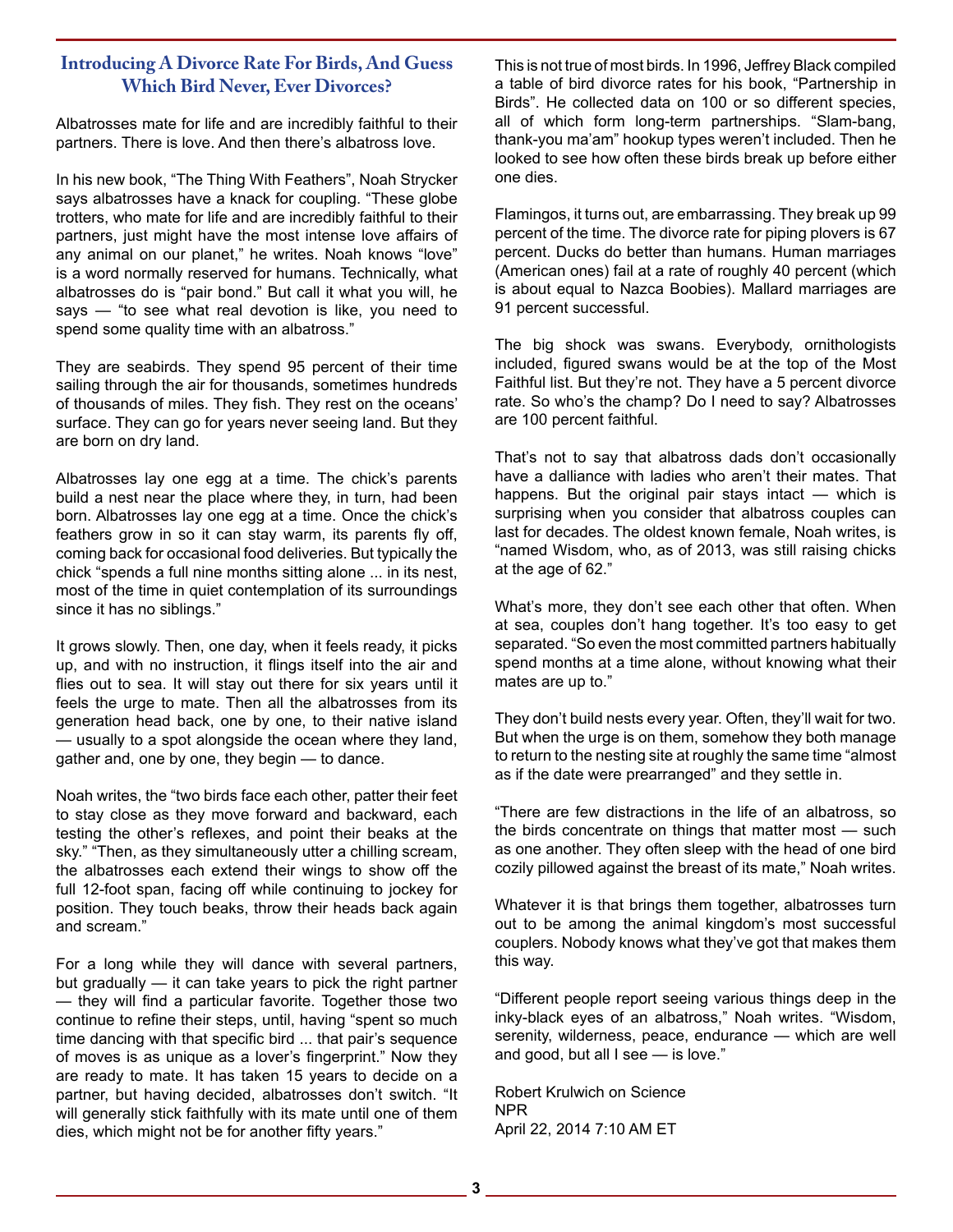## **SMAS Birdathon**

Gwen Brewer, Kathy Calvert, Jim Green and George Jett will be attempting to break the current Charles County Big Day record of 140 species on May 14. This is a fundraising opportunity where donors can pledge either a flat amount or per species. ABA rules will be followed (24 hour period from midnight to midnight, etc. See this link for more info: http://listing.aba.org/big-day-count-rules/ ). George Jett is the king of Charles County birding so count on their team giving the record a good run for the money!

> To pledge send email to Lynne Wheeler at comstockel@aol.com

## **WELCOME, NEW MEMBERS!**

Margaret Abraham, Leonardtown William Beacham, Lexington Park William H. Cavitt, Fort Washington Jay Fredge, Prince Frederick Macy Hovland, Lexington Park Mary L. Raley, Lexington Park Melinda S. Scott, Accokeek Ann R. Waring, Leonardtown



**4**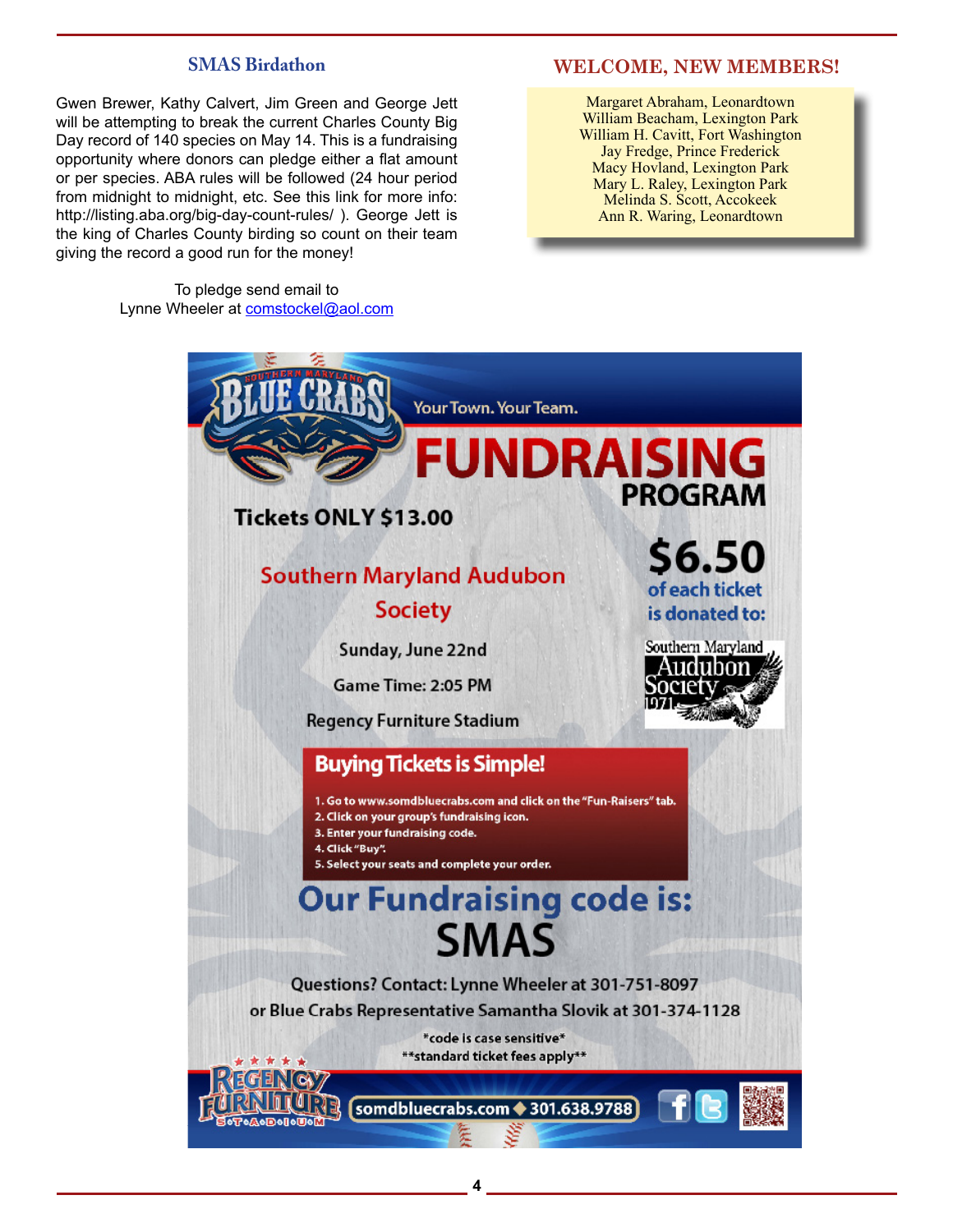## **D.C. Owl Set To Be Released From Rehab (Ricky Carioti/The Washington Post)**

The Snowy Owl that captivated the region when it appeared in downtown D.C. — only to get hit by a bus, evade police for hours and eventually wind up in a rehabilitation facility in Minnesota — will finally be released back into the wild this weekend.

After finishing rehab at the University of Minnesota's Raptor Center, the Snowy Owl will be released Saturday [April 19] along the northern border between Minnesota and Wisconsin, the center said Friday.

"Once the Snowy Owl is released, what it will do is speculation," Raptor Center clinic manager Lori Arent said in a statement. "It may stay in the area for a few days, but its migratory urge will eventually encourage it to move north. The upper Midwest makes a lot of sense as a starting point for that journey."

Snowy Owls had flocked to points across the Eastern United States and beyond last winter, captivating scientists, birders and people startled to see an Arctic bird so far from the Arctic. One theory suggested by scientists posits that a spike in the lemming population may have caused the birds, fat from a lemming buffet, to fly farther in search of more food.

The female D.C. owl seemingly first appeared in downtown Washington in January, prompting pedestrians to stop, gawk and snap photos on their cameras. It appeared days later perched on a ledge outside The Washington Post's headquarters, leading to a large group of rotating observers gathering on the sidewalk below.

But the next week, the owl's story took an outlandish turn: It was hit by a Metrobus and then an SUV. Somehow, the owl not only survived but also proceeded to lead police on a two-hour chase through downtown before officers were able to capture it.

The owl was taken to the National Zoo for treatment and then to City Wildlife, a D.C. rehabilitation facility. Later, it was taken to the Minnesota center to finish rehab and pick up some replacement feathers to sub for wing feathers that looked burned or singed, which could have been caused by flying over a heat source.

These feathers were replaced to allow the owl to properly fly and maneuver in the wild, and a test flight this month was a success, the center said.

The owl's release comes nearly three months after it was first spotted in the District, along with another, less-heralded Snowy Owl patient from Wisconsin.

*Southern Maryland Audubon Society*



Foster Parents Needed!!



The Southern Maryland Audubon Society supports raptor conservation and research projects in the Southern Maryland area through the "Adopt-A-Raptor" Program. The program currently includes four species: **Osprey, Barn Owl, American Kestrel and Northern Saw-whet Owl**. Each bird is banded by a licensed bird bander with a serially numbered metal band, in cooperation with the U.S. Bird Banding Laboratory. A limited number of birds are available for adoption each year!

### **NEW FOR 2013!! "Adopt-A-Nest" now available for Osprey, Barn Owl & Kestrels!**

## Adoptive "parents" will receive:

A certificate of adoption with the bird's band number, and location and date of banding.

Information on the ecology and migration patterns of the species

Any other pertinent information that may become available

## Your support helps provide:

- Barn Owl Nest Boxes
- Osprey Nesting Platforms
- Kestrel Nest Boxes
- Mist Nets or Banding Supplies

Complete the form below to "Adopt-A-Raptor" with the Southern Maryland Audubon Society

--------------------------------------------------------------------------------------------- *Mail completed form to: Melissa Boyle, Adopt-a-Raptor, 10455 Point Lookout Rd. Scotland, MD 20687*

Name:\_\_\_\_\_\_\_\_\_\_\_\_\_\_\_\_\_\_\_\_\_\_\_\_\_\_\_\_\_\_\_\_\_\_\_\_\_\_\_ as it should appear on Adoption Certificate

Address:\_\_\_\_\_\_\_\_\_\_\_\_\_\_\_\_\_\_\_\_\_\_\_\_\_\_\_\_\_\_\_\_\_\_\_\_\_

I wish to adopt:

 $(# of)$  Osprey, \$10 each / \$25 per nest

(# of) Barn Owl, \$25 each / \$50 per nest

(# of) Northern Saw-whet Owl, \$30 each

(# of) American Kestrel, \$35 each / \$75 per nest

\_\_\_\_\_\_\_\_\_\_\_\_\_\_\_\_\_\_\_\_\_\_\_\_\_\_\_\_\_\_\_\_\_\_\_\_\_\_\_\_\_\_\_\_

Amount Enclosed:

*Make checks payable to: Southern Maryland Audubon Society*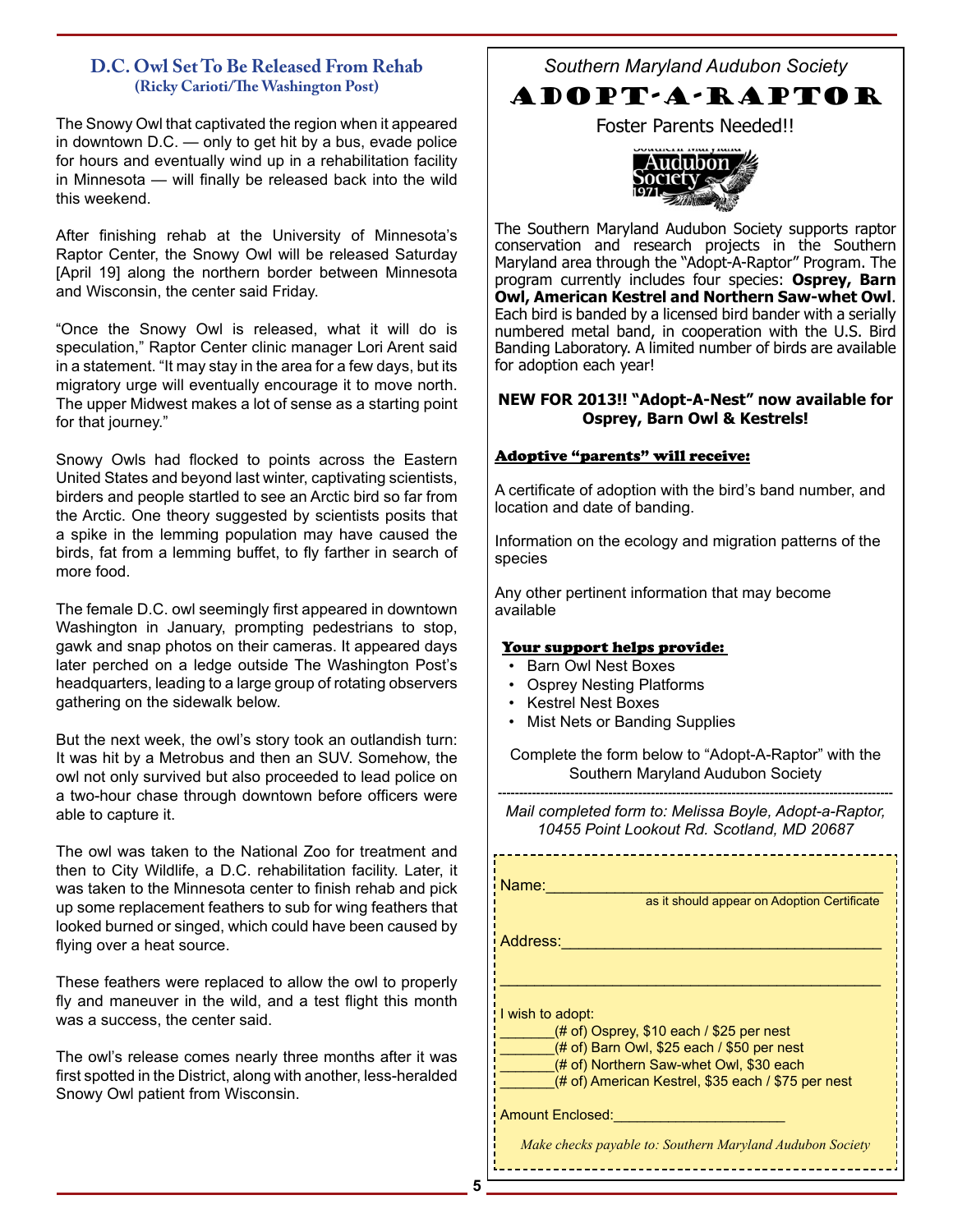# **Nocturnal Migration of Songbirds**

If this week's bright full moon pulls you outside, pause for a moment and listen. You just might hear nighttime-migrating songbirds. Avid birdwatchers, particularly on the East Coast, use binoculars or telescopes to observe flocks flying across the face of the moon, a fascinating sight. The phenomenon is less easily experienced on the West Coast. Still, you may hear soft chirps floating down from the heavens.

Most migrating songbirds—including warblers, thrushes, finches, and sparrows—prefer to fly under cover of darkness. There are several possible reasons.

Fewer songbird predators are out at night, making for safer flight. The migrating birds use daylight hours to stop and feed along the way, or rest in protected spots. Evening air is cooler, more dense, making it easier for birds to generate lift. However, scientists believe that the main reason songbirds migrate at night is the stars. Birds use the stars to help orient their northward journey.

This week, wander out into the dark of evening and enjoy the bright glow of the full moon. Carefully watch the face of the moon, and imagine millions of songbirds heading north.

Written by Frances Wood BirdNote® http://birdnote.org/show/nocturnal-migration-songbirds



**Hummingbirds: still evolving endless forms most wonderful by GrrlScientist Hosted by The Guardian**

A new study finds that the rising Andes is tied to the rapid speciation of hummingbirds. This study also predicts that

hummingbirds will evolve twice as many species as what we see today.

A newly-published comprehensive family tree for hummingbirds traces the rapid and ongoing birth of new species throughout this modern family's 22-millionyear history. The findings indicate that hummingbird diversification is driven primarily by two elements: by their exploitation of new niches created by the Andean uplift and expansion into new geographic regions, and by their unique relationship to flowering plants. Combined, these two elements support the large variety of distinct hummingbird species that live side-by-side in the same places. Further, although the rate of hummingbird speciation is slowing, this study finds that the evolution of new hummingbird species is still ongoing and is far from complete.

[Editor's Note: to read the full article, click on this link: http://tinyurl.com/evolving-hummers ]

|                                                                                                                                                                                                                                           | <b>MEMBERSHIP APPLICATION</b>                                                                                                                                                                                                                                                                                                                  |                                                                                                          |  |  |
|-------------------------------------------------------------------------------------------------------------------------------------------------------------------------------------------------------------------------------------------|------------------------------------------------------------------------------------------------------------------------------------------------------------------------------------------------------------------------------------------------------------------------------------------------------------------------------------------------|----------------------------------------------------------------------------------------------------------|--|--|
| $\Box$                                                                                                                                                                                                                                    | Please enroll me as a member of the Audubon Family and the Southern Maryland Audubon Society. I will receive the chapter<br>newsletter, The Osprey, and all my dues will support environmental efforts in Southern Maryland.                                                                                                                   |                                                                                                          |  |  |
| 0                                                                                                                                                                                                                                         | Please enroll me as a member of the National Audubon Society. My membership will also include membership in the Southern<br>Maryland Audubon Society. I will receive National's Audubon Magazine, the chapter newsletter, and support national and local<br>environmental causes. A fraction of my dues will be returned to the local chapter. |                                                                                                          |  |  |
| Name Name and Albert Contract and Albert Contract Contract Contract Contract Contract Contract Contract Contract Contract Contract Contract Contract Contract Contract Contract Contract Contract Contract Contract Contract C<br>Address |                                                                                                                                                                                                                                                                                                                                                |                                                                                                          |  |  |
|                                                                                                                                                                                                                                           |                                                                                                                                                                                                                                                                                                                                                |                                                                                                          |  |  |
| $\overline{\overline{1}}$ DO<br>do NOT wish to receive The Osprey electronically. My e-mail address is:<br>(electronic delivery saves SMAS printing and mailing costs.)                                                                   |                                                                                                                                                                                                                                                                                                                                                |                                                                                                          |  |  |
| <b>Chapter-Only Dues (new/renewal)</b><br>Make check payable to Southern Maryland Audubon Society                                                                                                                                         |                                                                                                                                                                                                                                                                                                                                                | <b>National Dues, Make check payable to</b><br><b>National Audubon Society -- Chapter code #C9ZL000Z</b> |  |  |
| $\Box$                                                                                                                                                                                                                                    |                                                                                                                                                                                                                                                                                                                                                | \$20<br>Senior/Student<br>\$15<br>$\Box$                                                                 |  |  |
| <b>D</b>                                                                                                                                                                                                                                  | Senior/Student 1yr \$15 2yr \$28 3yr \$42                                                                                                                                                                                                                                                                                                      |                                                                                                          |  |  |
| $\Box$                                                                                                                                                                                                                                    | Senior (over 62) \$250                                                                                                                                                                                                                                                                                                                         | Mail to: Southern Maryland Audubon Society, Attn: Membership<br>P.O. Box 181 Bryans Road, MD 20616       |  |  |

**6**